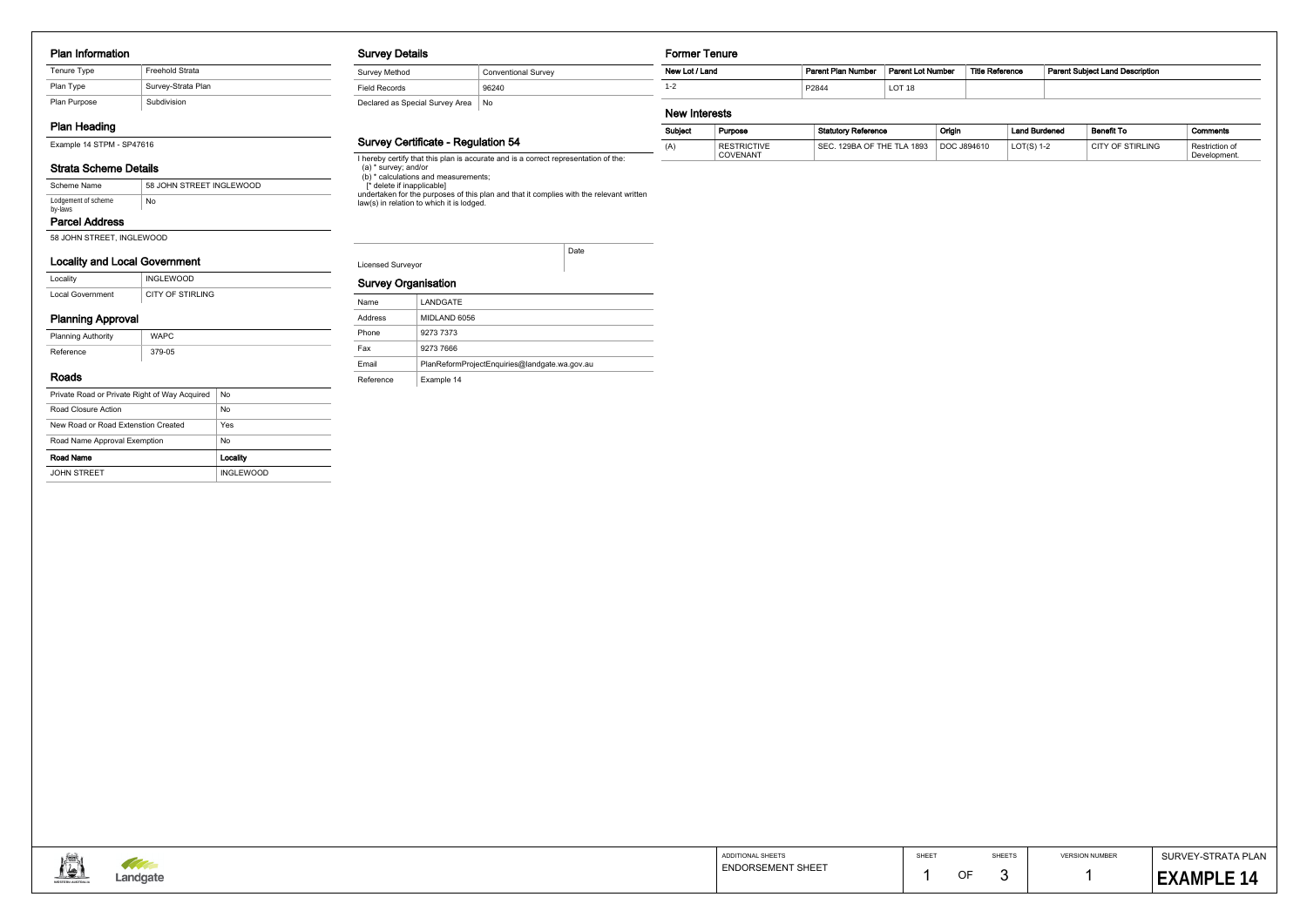

SURVEY-STRATA PLAN**EXAMPLE 14**